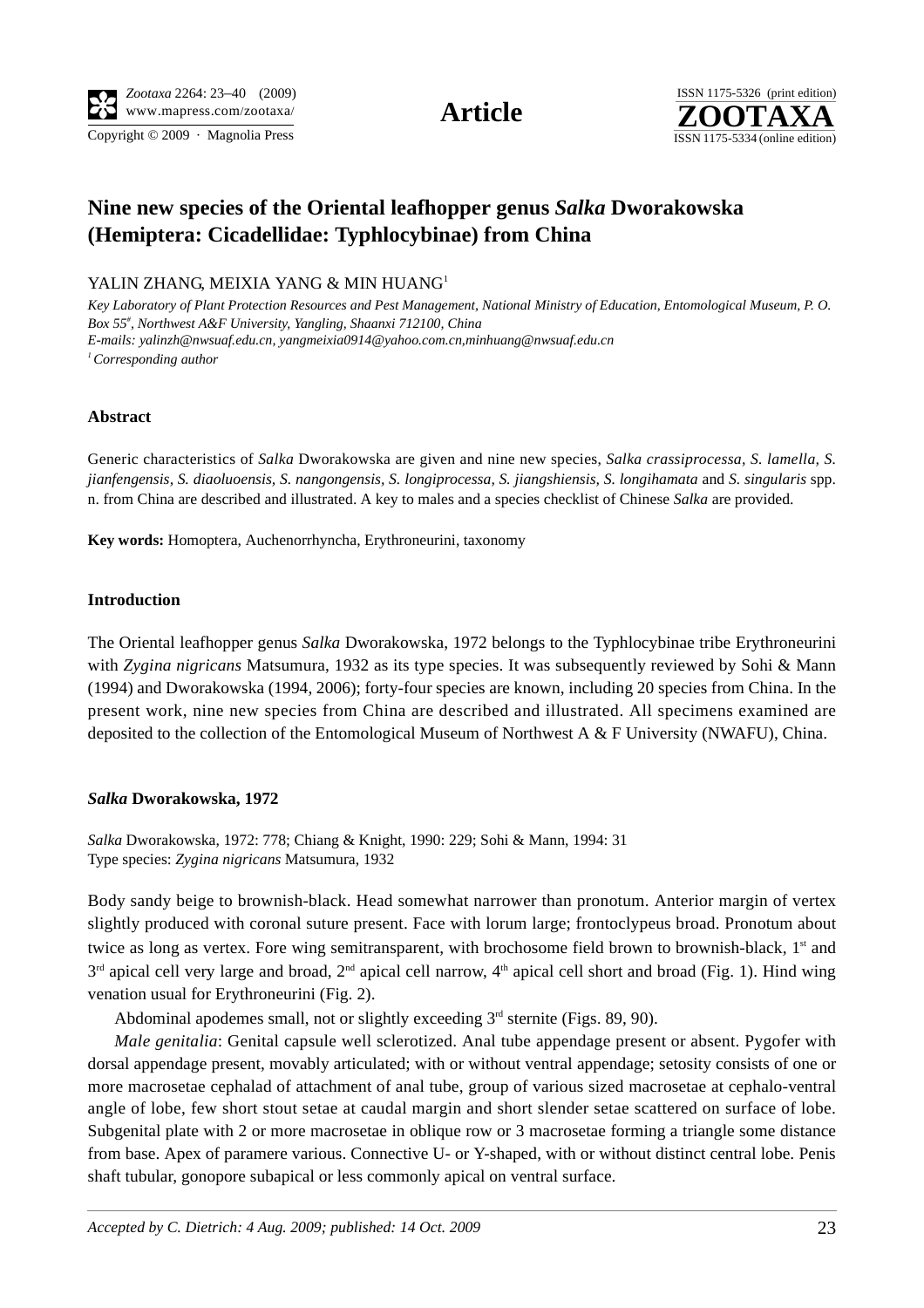*Distribution*: India (Tamil Nadu, W. Bengal, Meghalaya, Sikkim); Nepal (Uhleri, Kathmandu Valley, Ghara, Taplejung Distr., Sangu); Vietnam (Lao-cai); Philippines (Mindanao); Indonesia (Java, Soukaboemi I., E Java, Tjibodas); Myanmar; Malaysia; Brunei; China (Fujian, Hubei, Hainan, Yunnan, Taiwan).

#### **Species checklist of Chinese** *Salka*

- *S*. *abbotta* Chiang & Knight, 1990: 230, fig. 22. China (Taiwan)
- *S*. *addonica* Chiang & Knight, 1990: 231, fig. 23. China (Taiwan)
- *S*. *arenaria* Sohi & Mann, 1994: 32, figs. 1–8. China (Taiwan)
- *S*. *armata* Dworakowska, 1976: 34, figs. 295–303. China (Taiwan)
- *S*. *asna* Dworakowska, 1976: 33, figs. 283–294. China (Taiwan)
- *S*. *belanda* Sohi & Mann, 1994: 33, figs. 9–18. China (Taiwan)
- *S*. *canara* Sohi & Mann, 1994: 34, figs. 19–30. China (Taiwan)
- *S. crassiprocessa* Zhang, Yang and Huang: figs. 1–11. **new species**, China (Yunnan)
- *S*. *diacora* Chiang & Knight, 1990: 233, fig. 24. China (Taiwan)
- *S. diaoluoensis* Zhang, Yang and Huang: figs. 27–32. **new species**, China (Hainan)
- *S*. *extrela* Chiang & Knight, 1990: 234, fig. 25. China (Taiwan)
- *S*. *fujiwara* Chiang & Knight, 1990: 235, fig. 26. China (Taiwan)
- *S*. *hadija* Sohi & Mann, 1994: 38, figs. 49–57. China (Taiwan)
- *S*. *jaga* Sohi & Mann, 1994: 38, figs. 58–65. China (Taiwan)
- *S. jianfengensis* Zhang, Yang and Huang: figs. 21–26. **new species**, China (Hainan)
- *S. jiangshiensis* Zhang, Yang and Huang: figs. 47–53. **new species**, China (Fujian)
- *S. lamella* Zhang, Yang and Huang: figs. 12–20. **new species**, China (Yunnan)
- *S*. *lobata* Dworakowska, 1976: 35, figs. 304–311. China (Taiwan)
- *S. longihamata* Zhang, Yang and Huang: figs. 54–61. **new species**, China (Yunnan)
- *S. longiprocessa* Zhang, Yang and Huang: figs. 39–46. **new species**, China (Yunnan)
- *S*. *musica* Sohi & Mann, 1994: 41, figs. 85–94. China (Taiwan)
- *S. nangongensis* Zhang, Yang and Huang: figs. 33–38. **new species**, China (Yunnan)
- *S*. *nigricans* (Matsumura, 1932), Dworakowska, 1972: 777, figs. 105–115.China (Taiwan)
- *S*. *rubronigra* Sohi & Mann, 1994: 45, figs. 120–130. China (Taiwan)
- *S. singularis* Zhang, Yang and Huang: figs. 62–70. **new species**, China (Yunnan)
- *S*. *sinica* Sohi & Mann, 1994: 47, figs. 139–147. China (Hubei)
- *S*. *triangula* Chiang & Knight, 1990: 238, fig. 28. China (Taiwan)
- *S*. *xepima* Sohi & Mann, 1994: 49, figs. 158–167. China (Taiwan)
- *S*. *zoza* Sohi & Mann, 1994: 50, figs. 168–177. China (Taiwan)

### **Key to males of** *Salka* **from China**

| $\mathbf{1}$             |  |
|--------------------------|--|
| $\overline{\phantom{a}}$ |  |
| 2                        |  |
| $\blacksquare$           |  |
| 3                        |  |
| $\overline{\phantom{a}}$ |  |
| $\overline{4}$           |  |
| $\blacksquare$           |  |
| 5                        |  |
| $\overline{\phantom{a}}$ |  |
| 6                        |  |
|                          |  |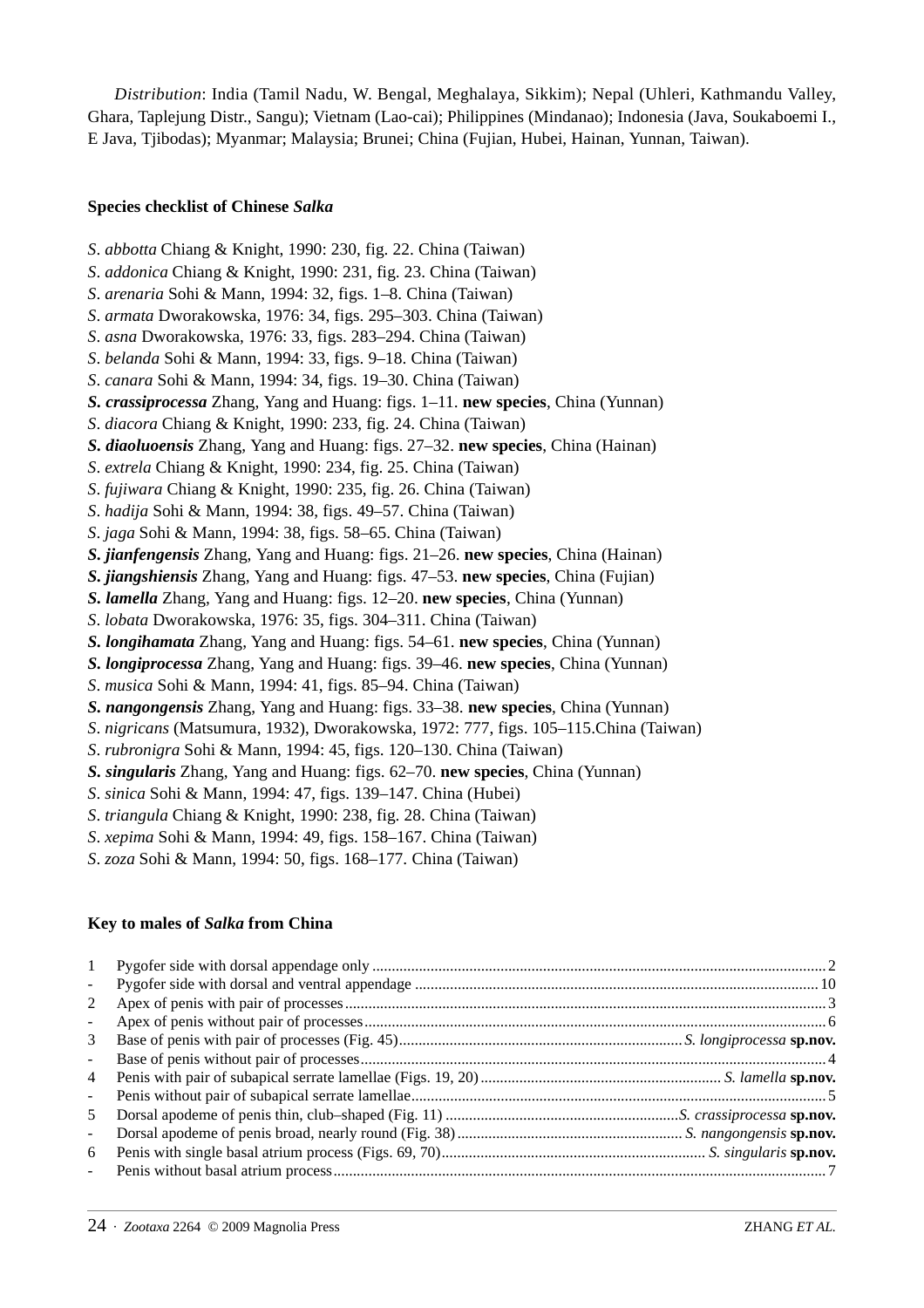| 7                        |                                                                                                                |  |
|--------------------------|----------------------------------------------------------------------------------------------------------------|--|
| 8                        | Penis shaft with pair of processes at midlength, curved dorsad (see Figs. 168, 169, Sohi & Mann, 1994)         |  |
|                          |                                                                                                                |  |
| $\overline{\phantom{a}}$ |                                                                                                                |  |
| 9                        |                                                                                                                |  |
|                          |                                                                                                                |  |
| 10                       | Penis with pair of basal atrium processes (see Figs. 140, 141, Sohi & Mann, 1994)S. sinica Sohi & Mann         |  |
|                          |                                                                                                                |  |
| 11                       |                                                                                                                |  |
|                          |                                                                                                                |  |
| 12                       |                                                                                                                |  |
| 13                       | Paramere with second apical extension at apex (see Figs. 87, 91, 92, Sohi & Mann, 1994) S. musica Sohi & Mann  |  |
|                          |                                                                                                                |  |
| 14                       |                                                                                                                |  |
|                          | Subgenital plate without inner subapical appendage (see Fig. 54, Sohi & Mann, 1994)S. hadija Sohi & Mann       |  |
| 15                       |                                                                                                                |  |
|                          |                                                                                                                |  |
| 16                       |                                                                                                                |  |
|                          |                                                                                                                |  |
| 17                       | Ventral part of penis shaft with wedge-shaped extension medially (see Figs. 305, 310, Dworakowska, 1976)       |  |
| -                        |                                                                                                                |  |
|                          |                                                                                                                |  |
| 18                       |                                                                                                                |  |
| 19                       | Penis shaft with subapical dorsal extension (see Figs. 283, 292, 293, Dworakowska, 1976) S. asna Dworakowska   |  |
|                          |                                                                                                                |  |
| 20                       | Both sides of peins shaft serrated near midlength (see Fig. 20, Sohi & Mann, 1994)  S. canara Sohi & Mann      |  |
|                          |                                                                                                                |  |
| 21                       |                                                                                                                |  |
|                          |                                                                                                                |  |
| 22                       | Penis shaft curved 90° dorsad medially (see Figs. 295, 298, Dworakowska, 1976)  S. armata Dworakowska          |  |
| $\overline{\phantom{0}}$ |                                                                                                                |  |
|                          |                                                                                                                |  |
|                          |                                                                                                                |  |
|                          |                                                                                                                |  |
| 24                       |                                                                                                                |  |
| $\overline{\phantom{a}}$ |                                                                                                                |  |
| 25                       |                                                                                                                |  |
| $\overline{\phantom{a}}$ |                                                                                                                |  |
| 26                       | Penis shaft with single subapical process (see Fig. 8, Chiang & Knight, 1990)  S. fujiwara Chiang & Knight     |  |
| $\overline{\phantom{a}}$ | Penis shaft with pair of subapical processes (see Figs. 6, 8, Chiang & Knight, 1990) S. extela Chiang & Knight |  |
| 27                       |                                                                                                                |  |
| $\frac{1}{2}$            |                                                                                                                |  |
| 28                       |                                                                                                                |  |
|                          |                                                                                                                |  |
| -                        | Dorsal pygofer appendage elongate, without hump (see Figs.5, 6, Sohi & Mann, 1994) S. arenaria Sohi & Mann     |  |

## *Salka crassiprocessa* **sp. nov.**

Figs. 1–11, 71–72.

Dorsum (Fig. 71) with vertex yellow, with large central blackish-brown patch. Pronotum beige, with its anterior part yellow, and with a sordid white vaulted patch medially, latter with or without a narrow yellow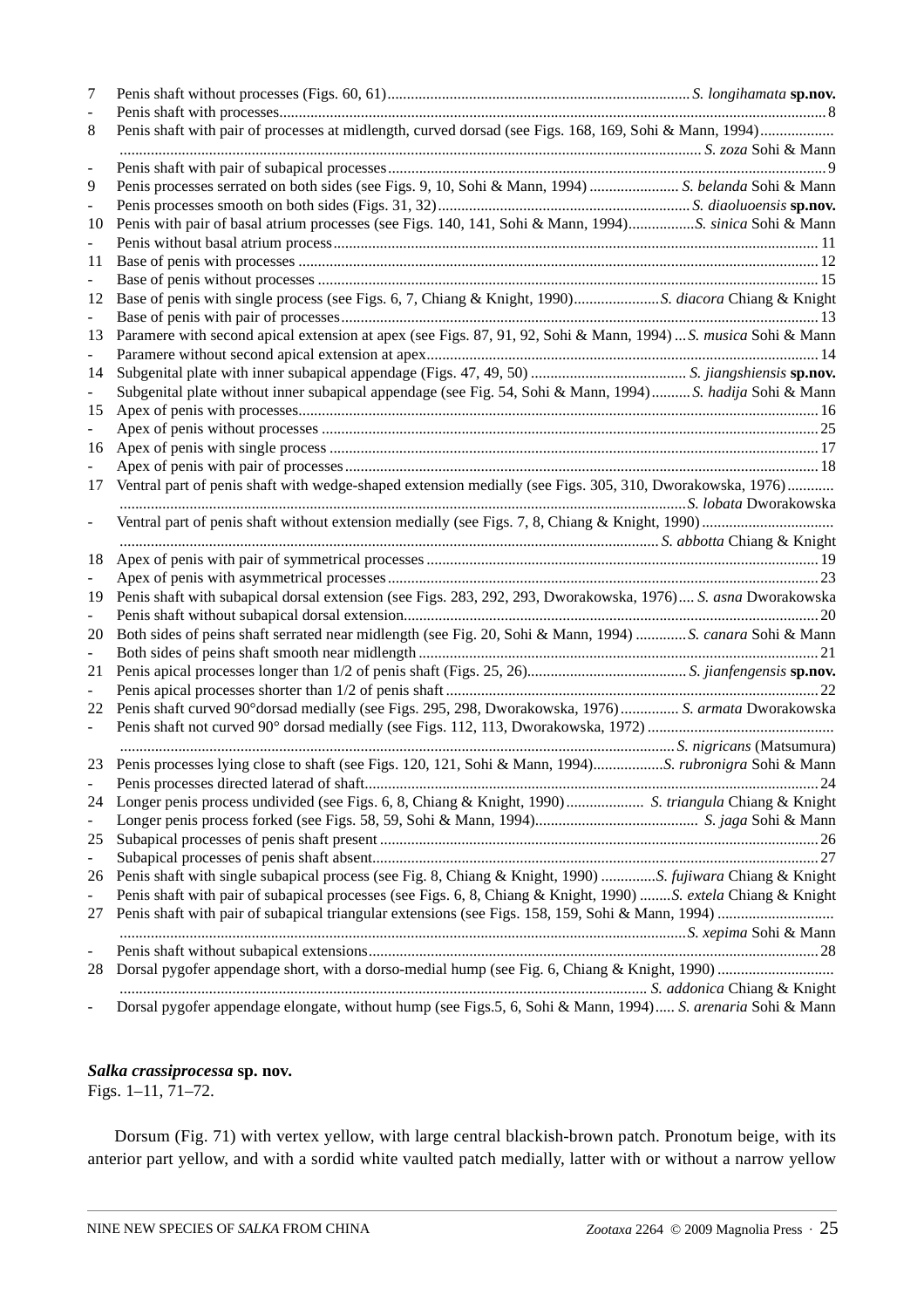cross fascia. Eyes blackish. Face (Fig. 72) yellow, with two fulvous streaks running from the blackish apical patch and merging on anteclypeus. Basal triangles rufous. Fore wing beige, with r cell darker and brochosome field brown; veins brown. Claval furrow whitish.

Abdominal apodemes not exceeding  $3<sup>rd</sup>$  sternite.

*Male genitalia*: Pygofer with dorsal appendage nearly straight with narrow base, tapered to slightly upturned apex (Figs. 3, 4). Subgenital plate with 4 macrosetae in oblique row starting some distance from base and row of short stout setae along outer margin (Fig. 7). Paramere in lateral view with some minute furrows at apex; midlength of paramere broad with several sensory pits near pre-apical lobe (Fig. 8). Connective Yshaped, with central lobe distinct (Fig. 9). Penis shaft with pair of symmetrical relatively robust apical processes, directed slightly laterally, extending to near base of shaft, gonopore subapical on ventral surface (Figs. 10, 11); dorsal apodeme thin, club-shaped in lateral view.

**Measurement:** length male 2.83–3.22mm.

**Material examined:** Holotype ♂, China: Yunnan Prov., Lancang County, Munai, 1100m, 2 December 1999, coll. I. Dworakowska. Paratypes:  $4\delta$ , same data as holotype;  $1\delta$ , Yunnan Prov., Lancang County, Munai, 1100m, 2 December 1999, coll. Qin Daozheng; 2♂, Yunnan Prov., Mengyuan, 1000m, 18 December 1999, coll. Qin Daozheng; 4♂, Yunnan Prov., Mengyuan, 1000m, 18 December 1999, coll. I. Dworakowska; <sup>1</sup>♂, Yunnan Prov., Mengla, Bubeng, 700m, 15 December 1999, coll. I. Dworakowska.

**Remarks:** The new species is similar to *S. kerzhneri* Dworakowska, but can be distinguished from the latter by its dorsal pygofer appendage pointing ventrad and curved terminally caudad, and the penis with pair of non-bifurcated processes.

**Etymology:** The specific name is derived from the Latin prefix "*crass-*" and Latin word "*processa*", referring to the thick processes of penis.

## *Salka lamella* **sp. nov.**

Figs. 12–20, 73–74.

Color pattern of anterior dorsum and face as in Figs. 73–74. Externally resembles *S*. *crassiprocessa* **sp. nov.**, but darker.

Abdominal apodemes not exceeding  $3<sup>rd</sup>$  sternite.

*Male genitalia*: Pygofer with dorsal appendage hook-like with base broad, apical part slightly exceeding margin of pygofer lobe (Figs. 12, 13). Subgenital plate with 3 macrosetae forming triangle some distance from base and row of short stout setae along outer margin (Fig. 15). Paramere with two rows of irregular teeth distally (Figs. 16, 17). Connective Y-shaped, with distinct central lobe (Fig. 18). Penis shaft with pair of symmetrical apical processes, curved laterally distally, extending to near base of shaft, pair of serrated lamellae near midlength of dorsal margin (Figs. 19, 20), gonopore apical on ventral surface; dorsal apodeme almost rounded in lateral view.

**Measurement:** length male 3.20–3.27mm.

**Material examined:** Holotype ♂, China: Yunnan Prov., Lancang County, Munai, 1100m, 2 December 1999, coll. I. Dworakowska. Paratypes: 7♂, same data as holotype; 1♂, Yunnan Prov., Mengyuan, 1000m, 18 December 1999, coll. I. Dworakowska.

**Remarks:** The new species is similar to *S. diaoluoensis* **sp. nov.**, but can be distinguished from the latter by the dorsal pygofer appendage shorter, the penis shaft shorter with pair of serrated lamellae near midlength, and the apical processes shorter.

**Etymology:** The specific name is derived from the Latin word "*lamella*", referring to the dorsal serrated lamellae of the penis shaft.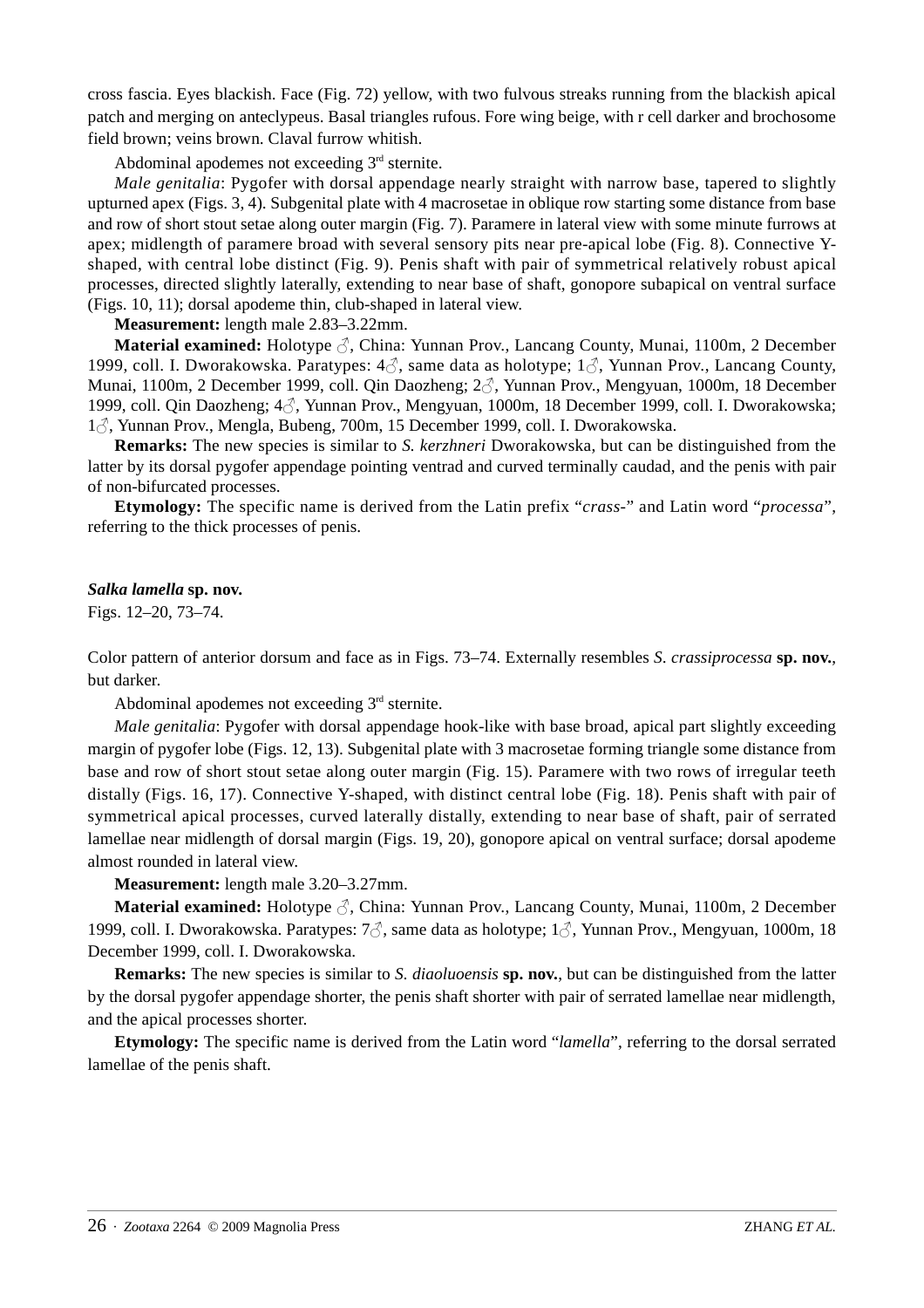

**FIGURES 1–11.** *Salka crassiprocessa* **sp. nov.** 1. Forewing; 2. Hindwing; 3. pygofer, lateral view; 4. dorsal pygofer appendage with its setting; 5. antero-ventral angle of pygofer; 6. proportions of subgenital plate, paramere, connective and sternite 9; 7. subgenital plate; 8. paramere, lateral view; 9. connective; 10. penis, ventral view; 11. penis, lateral view.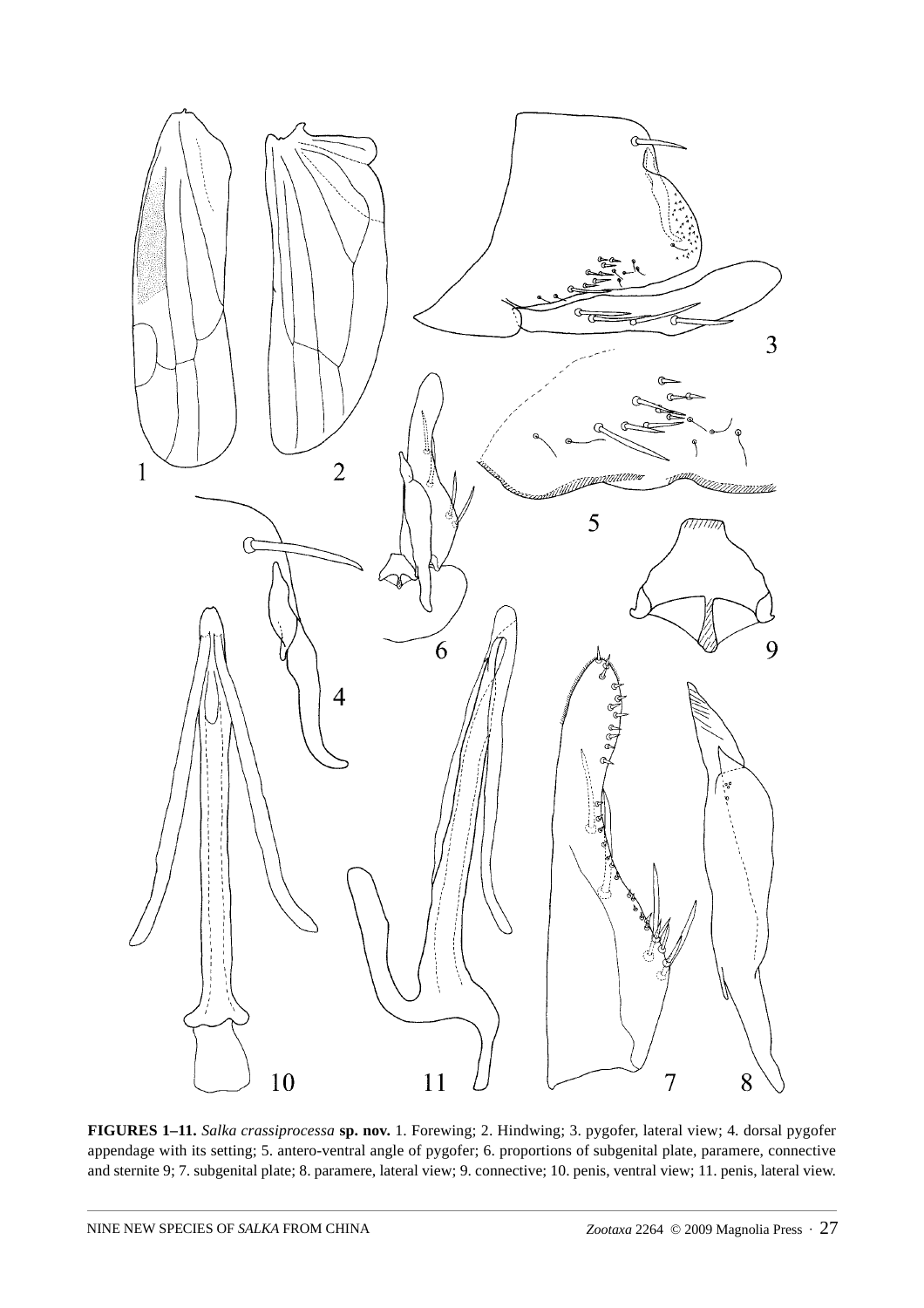

**FIGURES 12**–**20.** *Salka lamella* **sp. nov.** 12. pygofer lobe, lateral view; 13. dorsal pygofer appendage with its setting; 14. proportions of subgenital plate, paramere, connective and sternite 9; 15. subgenital plate; 16. caudal part of paramere, dorsal view; 17. caudal part of paramere, lateral view; 18. connective; 19. penis, ventral view; 20. penis, lateral view.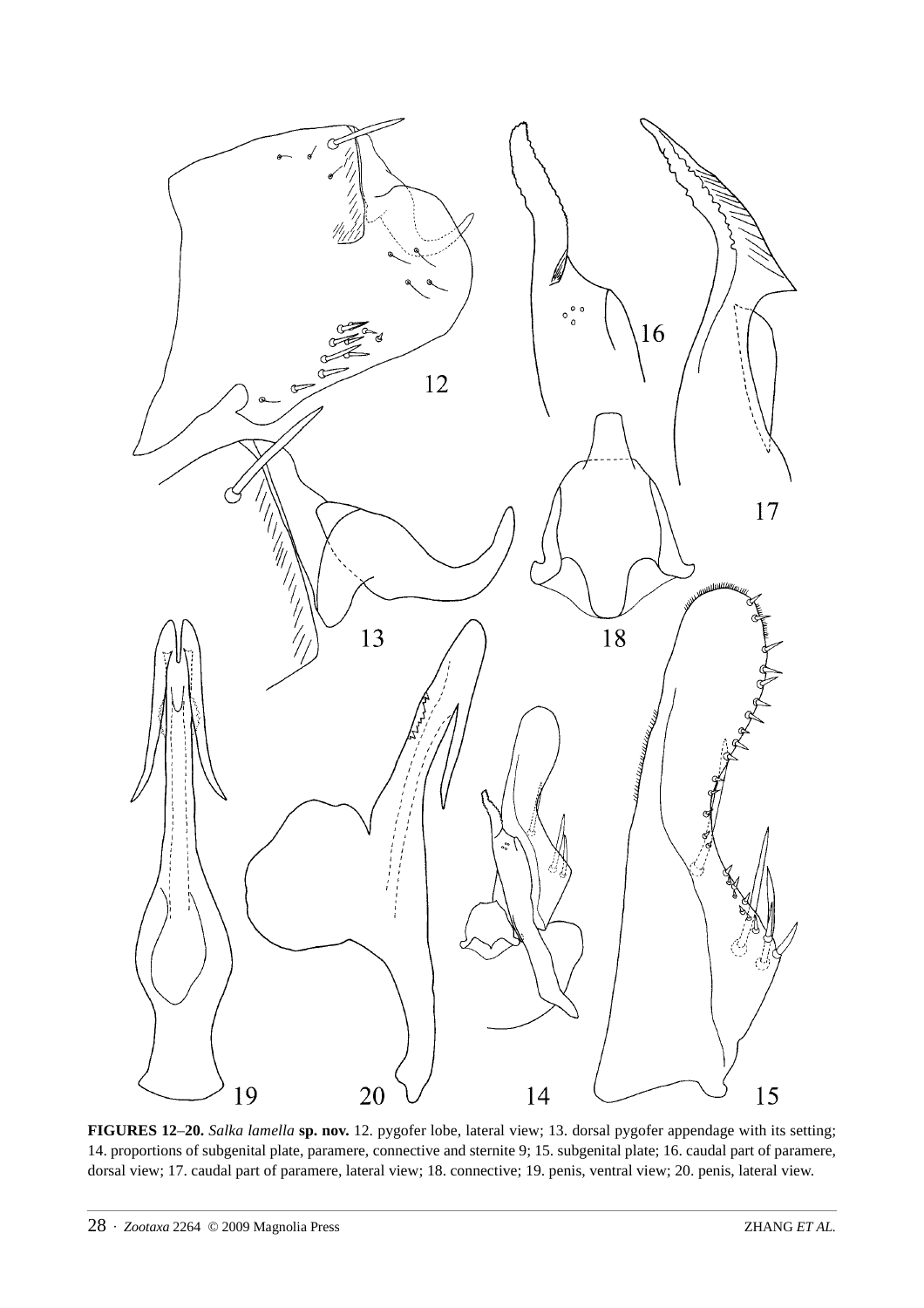### *Salka jianfengensis* **sp. nov.**

Figs. 21–26, 75–76, 89.

Dorsum (Fig. 75) with vertex brown, with large central blackish-brown patch. Pronotum nut-brown, yellow at anterior margin. Scutellum dark brown. Eyes blackish with rufous margin. Face (Fig. 76) yellowish, with two fulvous streaks running from the blackish apical patch and merging on anteclypeus. Fore wing brown.

Abdominal apodemes slightly exceeding  $3<sup>rd</sup>$  sternite (Fig. 89).

*Male genitalia*: Pygofer with dorsal appendage sharply curved hook-like with base broad, apical part slightly exceeding margin of pygofer lobe; ventral appendage tapering (Fig. 21). Subgenital plate with 3 macrosetae in oblique row some distance from base and row of short stout setae along outer margin (Fig. 23). Paramere in lateral view with apical part tapering, with minute furrows near subapical tooth, pre-apical lobe large (Fig. 24). Connective Y-shaped without distinct central lobe (Fig. 22). Penis shaft with pair of symmetrical subapical processes, strongly curved laterally distally, extending to near base of shaft; gonopore apical on ventral surface (Figs. 25, 26); dorsal apodeme very large, fan-like, in lateral view.

### **Measurement:** length male 2.92mm.

**Material examined:** Holotype ♂, China: Hainan Prov., Jianfengling, 6 June 2007, coll. Duan Yani.

**Remarks:** The new species is similar to *S. diaoluoensis* **sp. nov.**, but can be distinguished from the latter by the shorter dorsal pygofer appendage, ventral pygofer appendage present, and the subapical processes of the penis thicker in ventral view.

**Etymology:** This new species is named after its type locality "Jianfeng".

### *Salka diaoluoensis* **sp. nov.**

Figs. 27–32, 77–78.

Dorsum (Fig. 77) with vertex beige, with large central blackish-brown patch. Pronotum nut-brown. Scutellum dark-brown. Eyes blackish. Face (Fig. 78) beige, covered with white brochosome; anteclypeus, postclypeus and lorum brown.

Abdominal apodemes not exceeding  $3<sup>rd</sup>$  sternite.

*Male genitalia*: Pygofer with dorsal appendage sharply curved hook-like with base broad, apical part greatly exceeding margin of pygofer lobe (Fig. 27). Subgenital plate with 4 macrosetae in oblique row some distance from base and row of short stout setae along outer margin (Fig. 29). Paramere with minute furrows distad of subapical tooth, pre-apical lobe large (Fig. 30). Connective U-shaped with distinct central lobe (Fig. 28). Penis with a pair of symmetrical subapical processes, laterally curved basad and extending slightly beyond midlength of shaft (Figs. 31, 32); gonopore apical on ventral surface; dorsal apodeme very large, fanlike in lateral view.

**Measurement:** length male 3.50mm.

**Material examined:** Holotype ♂, China: Hainan Prov., Mt. Diaoluo, 944m, 28 May 2007, coll. Duan Yani.

**Remarks:** The new species is similar to *S. jianfengensis* **sp. nov.**, but can be distinguished from the latter by the more elongate dorsal pygofer appendage, greatly exceeding the upper margin of the pygofer lobe, the ventral pygofer appendage absent, and the thinner processes of the penis in ventral view.

**Etymology:** The new species is named after its type locality "Diaoluo".

## *Salka nangongensis* **sp. nov.**

Figs. 33–38, 79–80.

Color pattern of anterior dorsum and face as in Figs. 79–80. Externally resembles *S*. *longiprocessa* **sp. nov.**, but anterior part of vertex more produced medially, face longer and anteclypeus yellowish.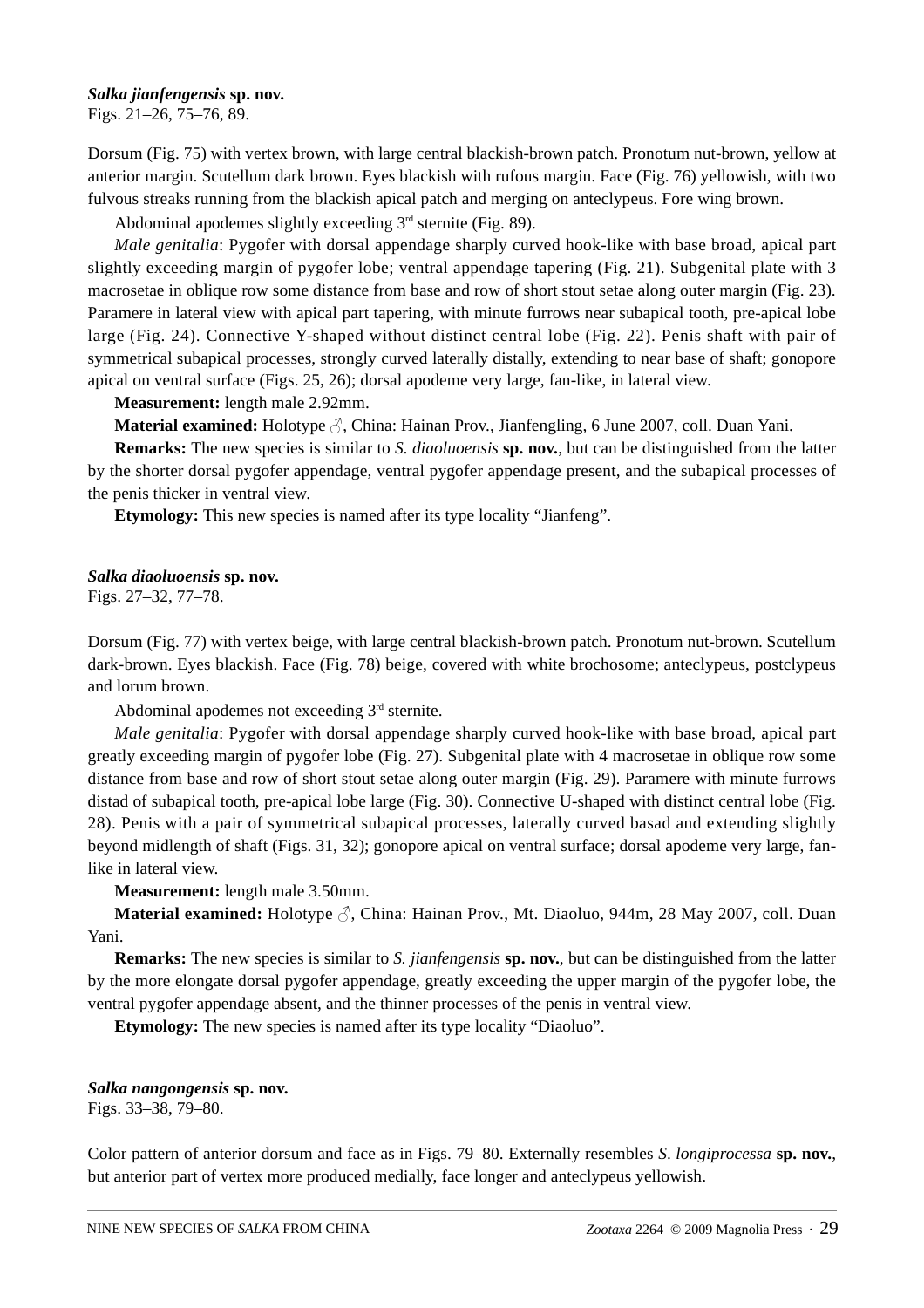

**FIGURES 21**–**26.** *Salka jianfengensis* **sp. nov.** 21. pygofer lobe, lateral view; 22. proportions of subgenital plate, paramere, connective and sternite 9; 23. subgenital plate; 24. caudal part of paramere, lateral view; 25. penis, ventral view; 26. penis, lateral view.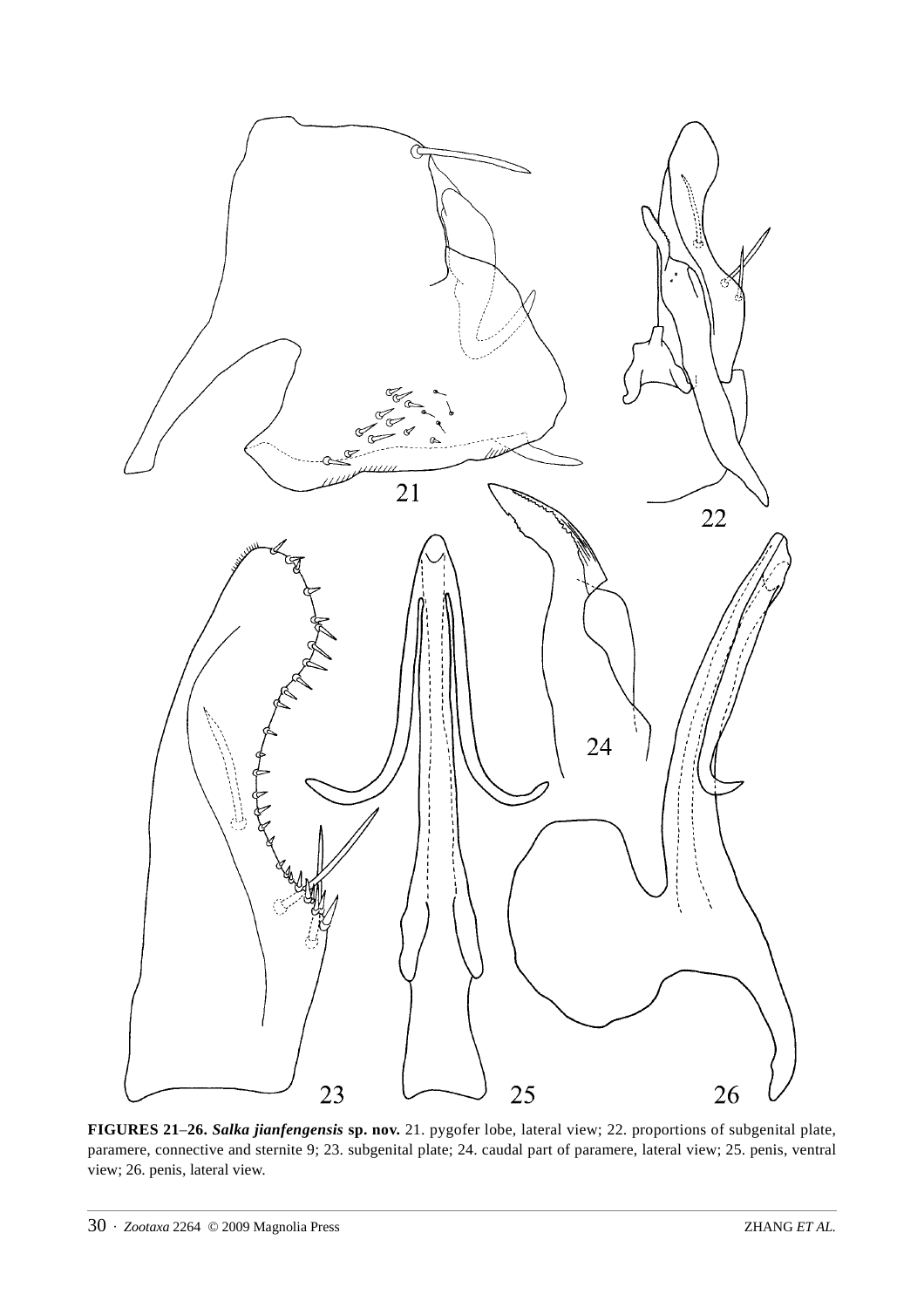

**FIGURES 27**–**32.** *Salka diaoluoensis* **sp. nov.** 27. pygofer, lateral view; 28. proportions of subgenital plate, paramere, connective and sternite 9; 29. subgenital plate; 30. caudal part of paramere, lateral view; 31. penis, ventral view; 32. penis, lateral view.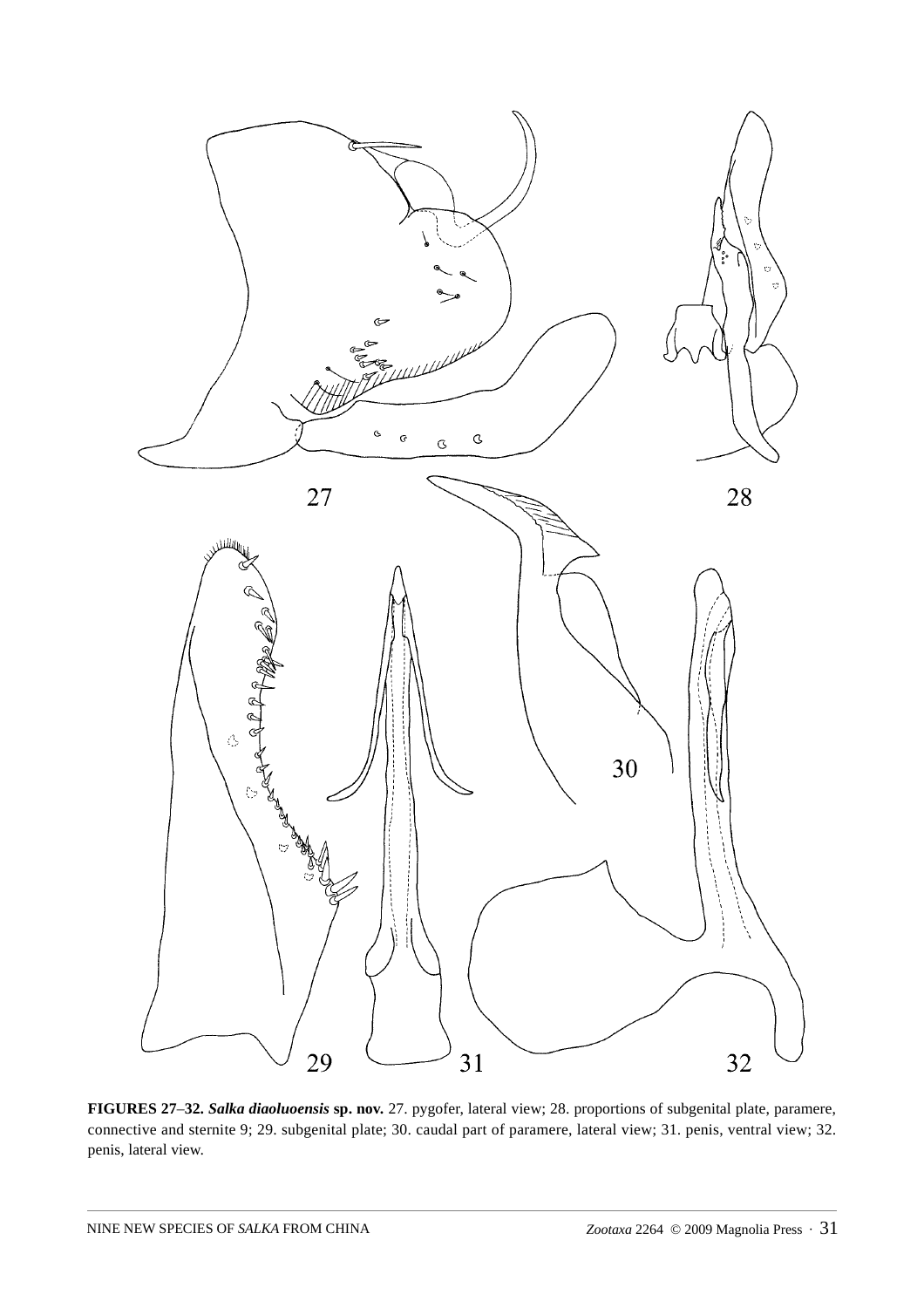

**FIGURES 33**–**38.** *Salka nangongensis* **sp. nov.** 33. pygofer, lateral view; 34. proportions of subgenital plate, paramere, connective and sternite 9; 35. subgenital plate; 36. caudal part of paramere, lateral view; 37. penis, ventral view; 38. penis, lateral view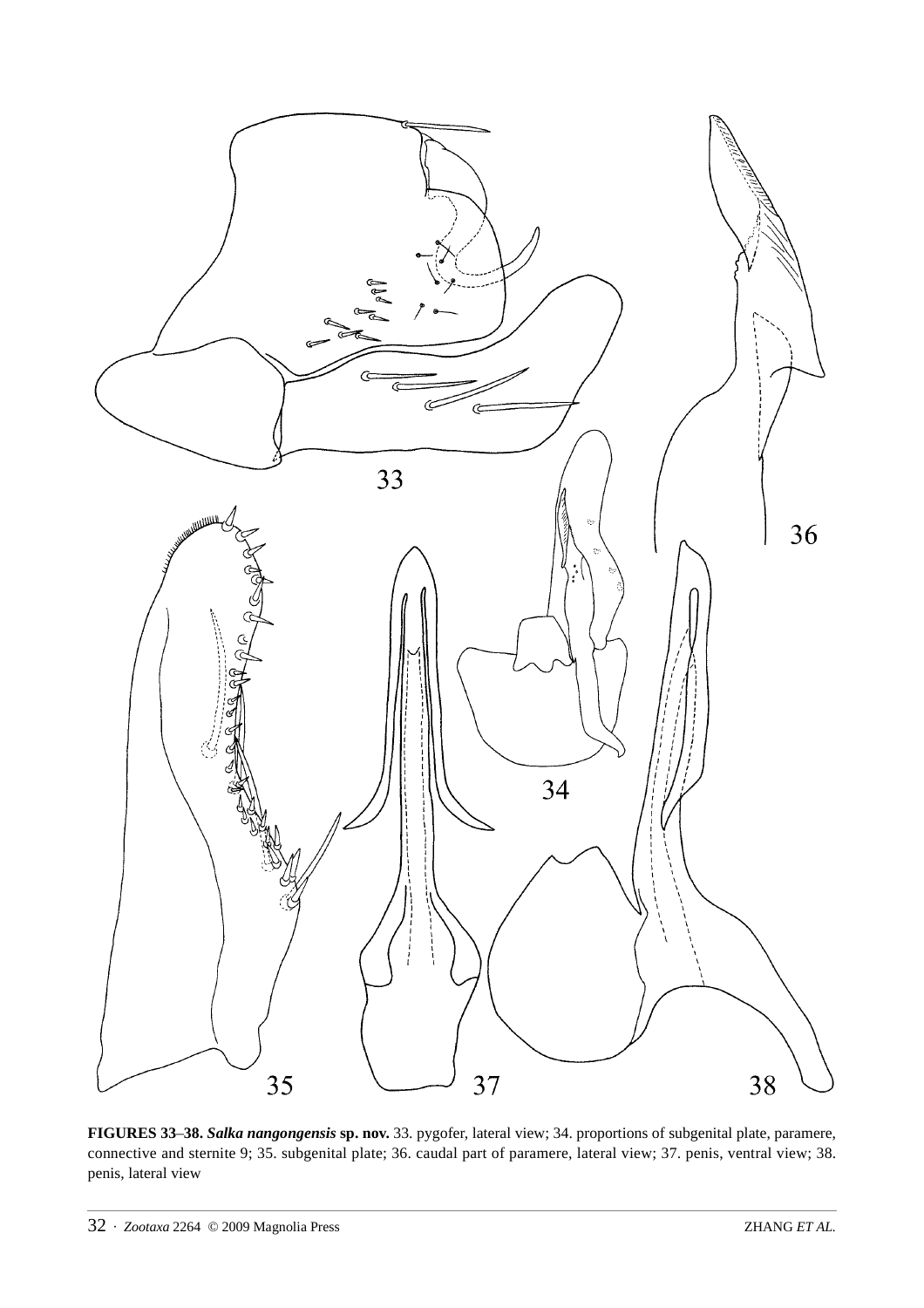Abdominal apodemes not exceeding  $3<sup>rd</sup>$  sternite.

*Male genitalia*: Pygofer with dorsal appendage hook-like with base broad, apical part moderately exceeding margin of pygofer lobe (Fig. 33). Subgenital plate with 4 macrosetae in oblique row some distance from base and row of short stout setae along outer margin (Fig. 35). Paramere with minute furrows distal of subapical tooth, pre-apical lobe moderately large (Fig. 36). Connective U-shaped with distinct central lobe (Fig. 34). Penis shaft with pair of relatively straight apical processes, extending to near base of shaft, slightly expanded in middle third in lateral view (Figs. 37, 38), gonopore subapical on ventral surface; dorsal apodeme very large, fan-like in lateral view.

**Measurement:** length male 3.27mm, female 3.33–3.50mm.

**Material examined:** Holotype ♂, China: Yunnan Prov., Mengla County, Mt. Nangong, 1100m, 13 December 1999, coll. I. Dworakowska. Paratypes: 3♀, same data as holotype.

**Remarks:** The new species is similar to *S. diaoluoensis* **sp. nov.**, but can be distinguished from the latter by the dorsal pygofer appendage being shorter and more sharply curved dorsad, and penis processes longer, slightly expanded in middle third in lateral view and situated above the ventral rim of gonopore, dorsal apodeme smaller and pre-atrium longer.

**Etymology:** The specific name is named after its type locality "Nangong".

## *Salka longiprocessa* **sp. nov.**

Figs. 39–46, 81–82.

Dorsum (Fig. 81) with vertex and anterior part of pronotum yellow, with large central blackish-brown patch on vertex. Pronotum brown, with narrow grayish fascia medially. Eyes blackish. Face (Fig. 82) beige; anteclypeus blackish; postclypeus brown. Scutellum beige. Basal triangles blackish-brown.

Abdominal apodemes not exceeding  $3<sup>rd</sup>$  sternite.

*Male genitalia*: Pygofer with apex of dorsal appendage bifurcate (Fig. 39). Subgenital plate with 4 macrosetae in oblique row some distance from base and row of short stout setae along outer margin (Figs. 41, 42). Paramere apex and subapical tooth relatively thin and long, pre-apical lobe small (Figs. 41, 43). Connective Y-shaped with distinct central lobe (Figs. 41, 44). Penis shaft with pair of apical processes directed laterocaudally, gonopore apical on ventral surface; pre-atrium large with pair of stout processes (Figs. 45, 46); dorsal apodeme moderately large, fan-shaped in lateral view.

**Measurement:** length male 3.47mm.

**Material examined:** Holotype ♂, China: Yunnan Prov., Mengyuan, 1000m, 18 Dec. 1999, coll. I. Dworakowska. Paratype: 1♂, same data as holotype.

**Remarks:** The new species is similar to *S. nepalensis* Sohi & Mann, but can be distinguished from the latter by the bifurcate dorsal pygofer appendage, more elongate paramere apex and subapical tooth, pre-apical lobe smaller and pre-atrium of peins with pair of processes.

**Etymology:** The specific name is derived from the Latin prefix "*longi*-" and Latin word "*processa*", referring to long apex of paramere.

#### *Salka jiangshiensis* **sp. nov.**

Figs. 47–53, 83–84.

Dorsum (Fig. 83) with vertex and anterior part of pronotum fulvous, with large central blackish-brown patch on vertex. Pronotum brown at hind margin, with two oval-like sordid white patches medially. Eyes blackish. Scutellum brown, apex yellow. Face (Fig. 84) fulvous, anteclypeus, frontoclypeus brown. Fore wing brown, with m cell and  $2<sup>nd</sup>$  apical cell lighter and brochosome field darker. Claval furrow brown.

Abdominal apodemes not exceeding  $3<sup>rd</sup>$  sternite.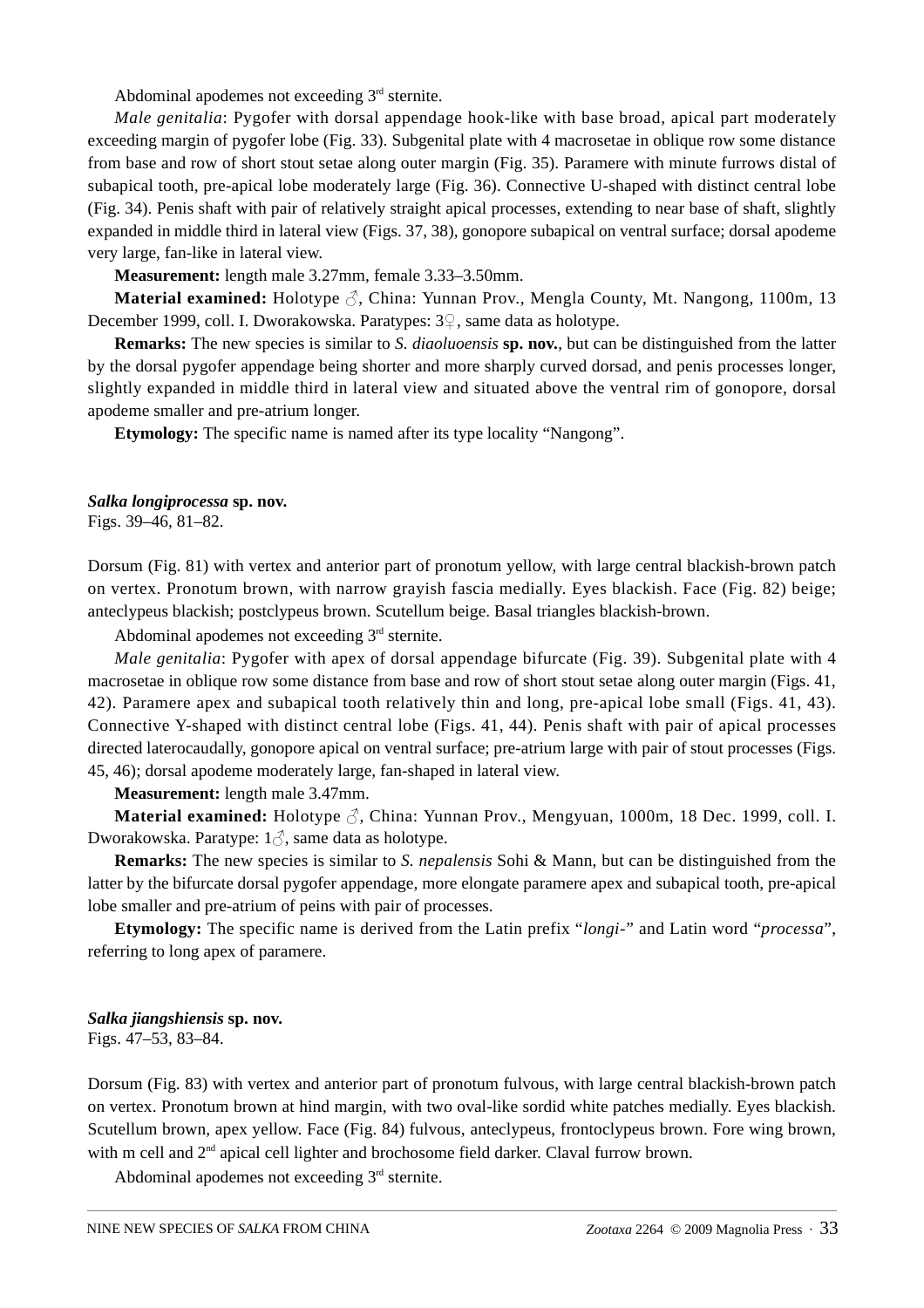

**FIGURES 39**–**46.** *Salka longiprocessa* **sp. nov.** 39. pygofer, lateral view; 40. antero-ventral angle of pygofer; 41. proportions of subgenital plate, paramere, connective and sternite 9; 42. subgenital plate; 43. caudal part of paramere, lateral view; 44. connective; 45. penis, ventral view; 46. penis, lateral view.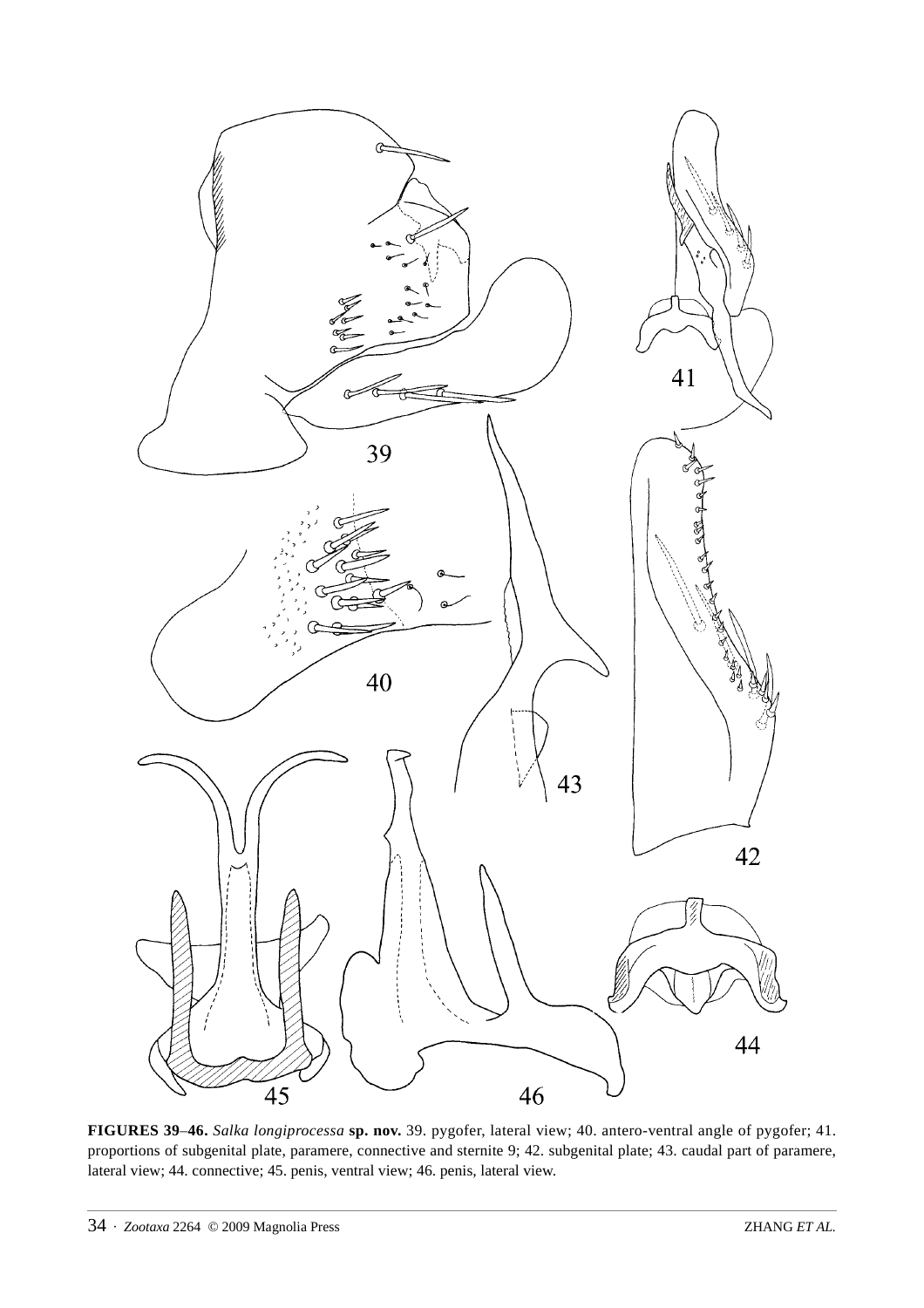

**FIGURES 47**–**53.** *Salka jiangshiensis* **sp. nov.** 47. pygofer, lateral view; 48. antero-ventral angle of pygofer; 49. proportions of subgenital plate, paramere, connective and sternite 9; 50. subgenital plate, vental view; 51. paramere, lateral view; 52. penis, ventral view; 53. penis, lateral view.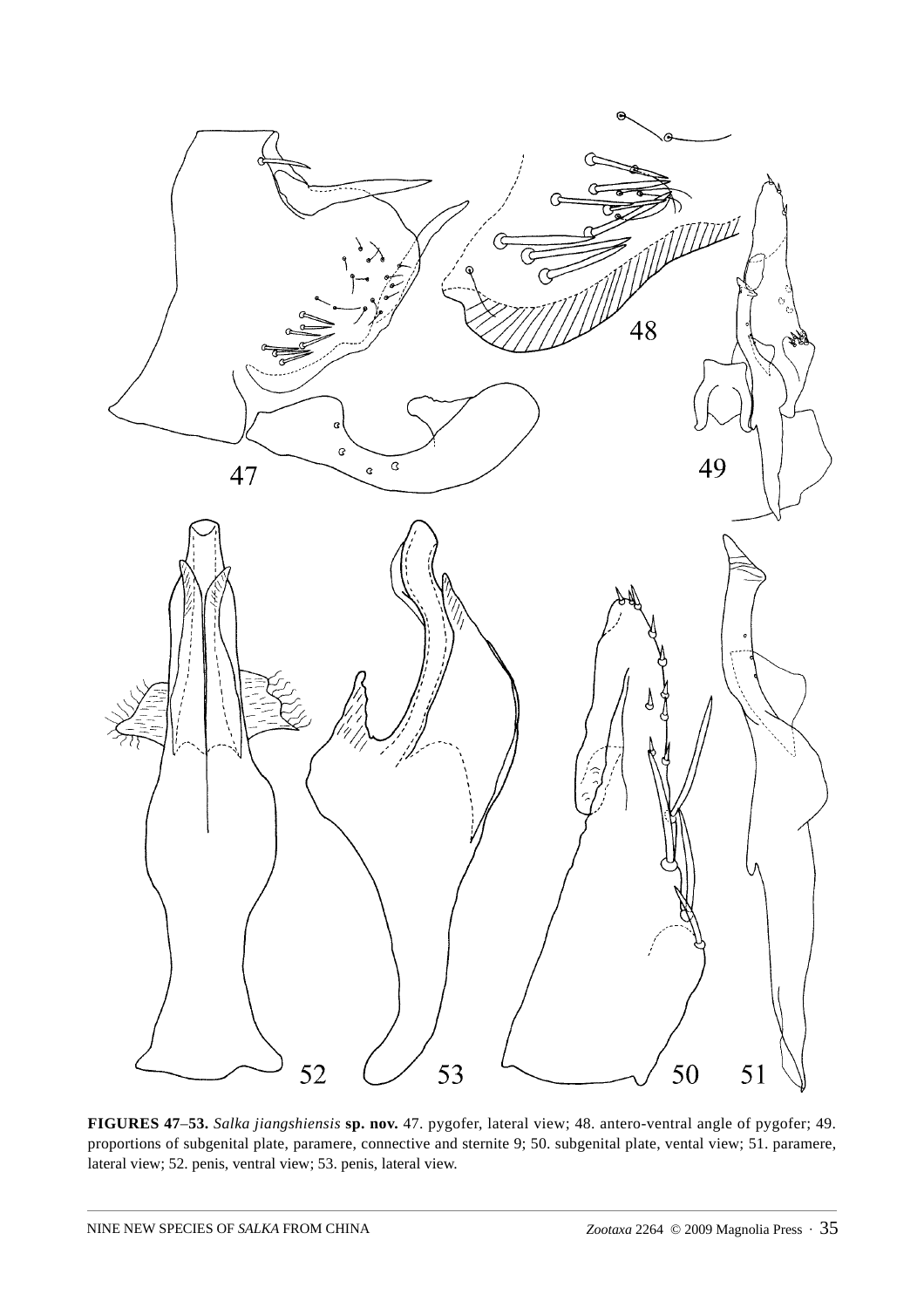*Male genitalia*: Pygofer with dorsal appendage more or less straight tapering to acute apex; ventral appendage present, elongate and tapering (Fig. 47). Subgenital plate with 4 macrosetae in oblique row some distance from base and severa short stout setae over distal 1/3, a lobe-like process from inner margin, directed medially, best seen lateral view (Figs. 47, 49, 50). Paramere with short apical extension and short subapical tooth (Fig. 51). Connective Y-shaped, with distinct central lobe (Fig. 49). Penis shaft laterally compressed, with pair of basal processes, very broad basally in lateral view; tapered to acute apex; gonopore apical; preatrium well developed (Figs. 52, 53); dorsal apodeme small.

**Measurement:** length male 2.78mm, female 2.84mm.

**Material examined:** Holotype ♂, China: Fujian Prov., Jiangshi Natural Reserve, 29 July 2006, coll. Yang Meixia. Paratype:  $1\sqrt{ }$ , same data as holotype.

**Remarks:** The new species is similar to *S. sinica* Sohi & Mann, but can be distinguished from the latter by the straight dorsal pygofer appendage and atrium process absent.

**Etymology:** The new species is named after its type locality "Jiangshi".

### *Salka longihamata* **sp. nov.**

Figs. 54–61, 85–86.

Color pattern of anterior dorsum and face as in Figs. 85–86. Externally resembles *S*. *crassiprocessa* **sp. nov.**, but lighter.

Abdominal apodemes not exceeding  $3<sup>rd</sup>$  sternite.

*Male genitalia*: Pygofer with dorsal appendage hook-shaped, very long and thin, reaching well beyond pygofer lobe (Figs. 54, 55). Subgenital plate with 4 macrosetae in oblique row some distance from base and row of short stout setae along outer margin (Fig. 57). Paramere with apical part S-shaped (Fig. 58). Connective somewhat Y-shaped, with distinct central lobe (Fig. 59). Penis shaft relatively robust and tapered to sharp apex in lateral view, dorsolateral flange over basal half, ventrolateral margins serrate distally (Figs. 60, 61); gonopore subapical on ventral surface; dorsal apodeme very large, laterally compressed basally expanded laterally wing-like apically.

**Measurement:** length male 3.25mm.

**Material examined:** Holotype ♂, China: Yunnan Prov., Lancang County, Munai, 1100m, 2 December 1999, coll. I. Dworakowska. Paratypes:  $5\overset{\frown}{\circ}$ , same data as holotype;  $1\overset{\frown}{\circ}$ , Yunnan Prov., Lancang County, 1100m, 2 December 1999, coll. Qin Daozheng; 2♂, Yunnan Prov., Baoshan City, 1800m, 20 November 1999, coll. I. Dworakowska.

**Remarks:** The new species is similar to *S. elongata* Dworakowska, but can be distinguished from the latter by the more slender dorsal pygofer appendage, paramere with middle part longer and basal part curved medially, and penis with ventrolateral margins serate distally.

**Etymology:** The specific name is derived from the Latin prefix "*longi-*" and Latin word "*hamata*", referring to the long dorsal pygofer appendage.

#### *Salka singularis* **sp. nov.**

Figs. 62–70, 87–88, 90.

Dorsum (Fig. 87) with vertex yellow, with large lobate central blackish-brown patch. Pronotum brown, with 3 roundish rufous patches at frontal margin, with two semilunar sordid white patches medially and a narrow yellowish fascia at hind margin. Eyes blackish. Scutellum with basal triangles and apex blackish-brown. Face (Fig. 88) yellow, with two fulvous patches at each side of frons. Fore wing brown, with some areas on m, cua,  $1<sup>st</sup>$  and  $2<sup>nd</sup>$  apical cells pale and brochosome field darker.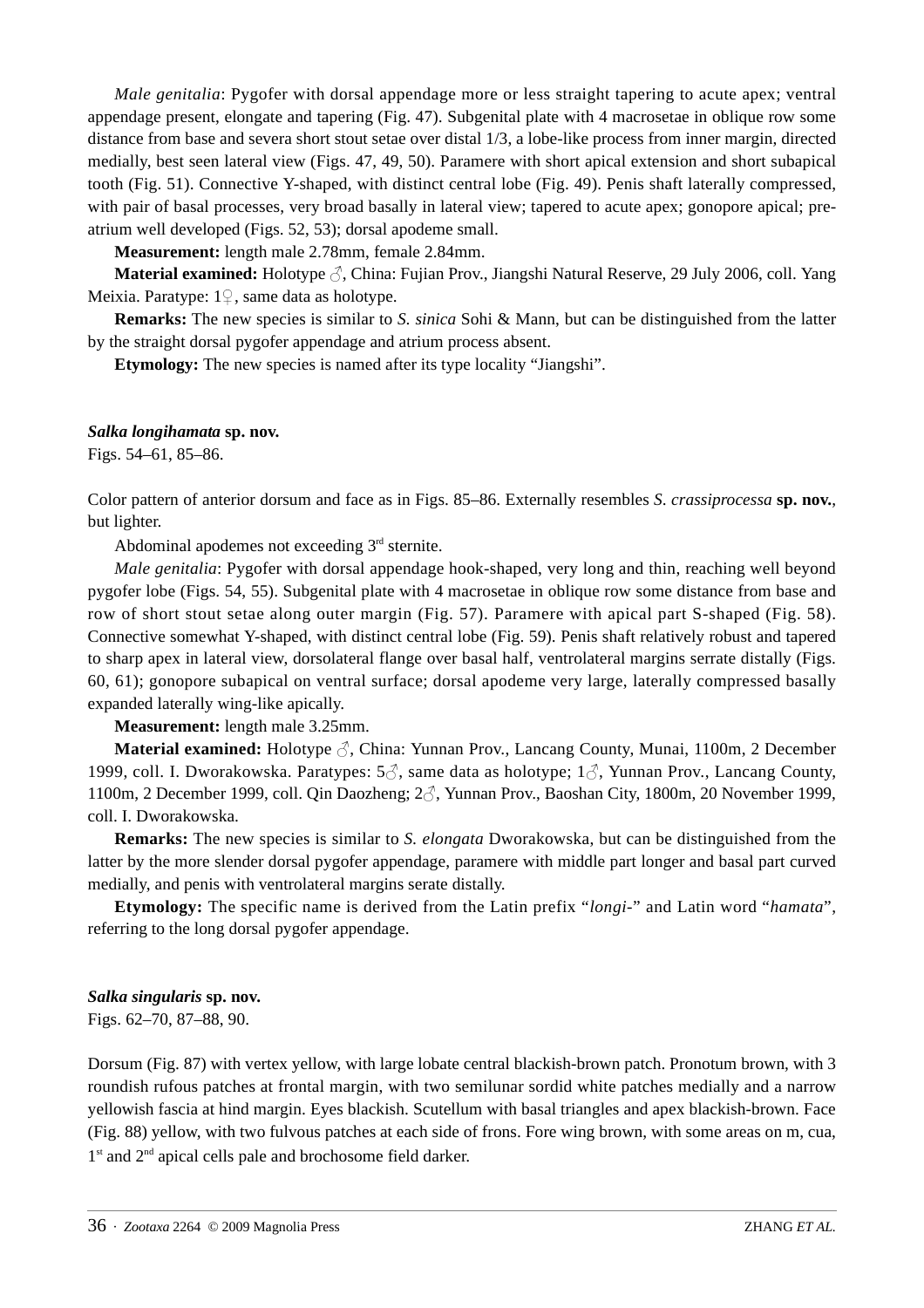

**FIGURES 54**–**61.** *Salka longihamata* **sp. nov.** 54. pygofer lobe, lateral view; 55. dorsal pygofer appendage with its setting; 56. proportions of subgenital plate, paramere, connective and sternite 9; 57. subgenital plate; 58. paramere, lateral view; 59. connective; 60. penis, ventral view; 61. penis, lateral view.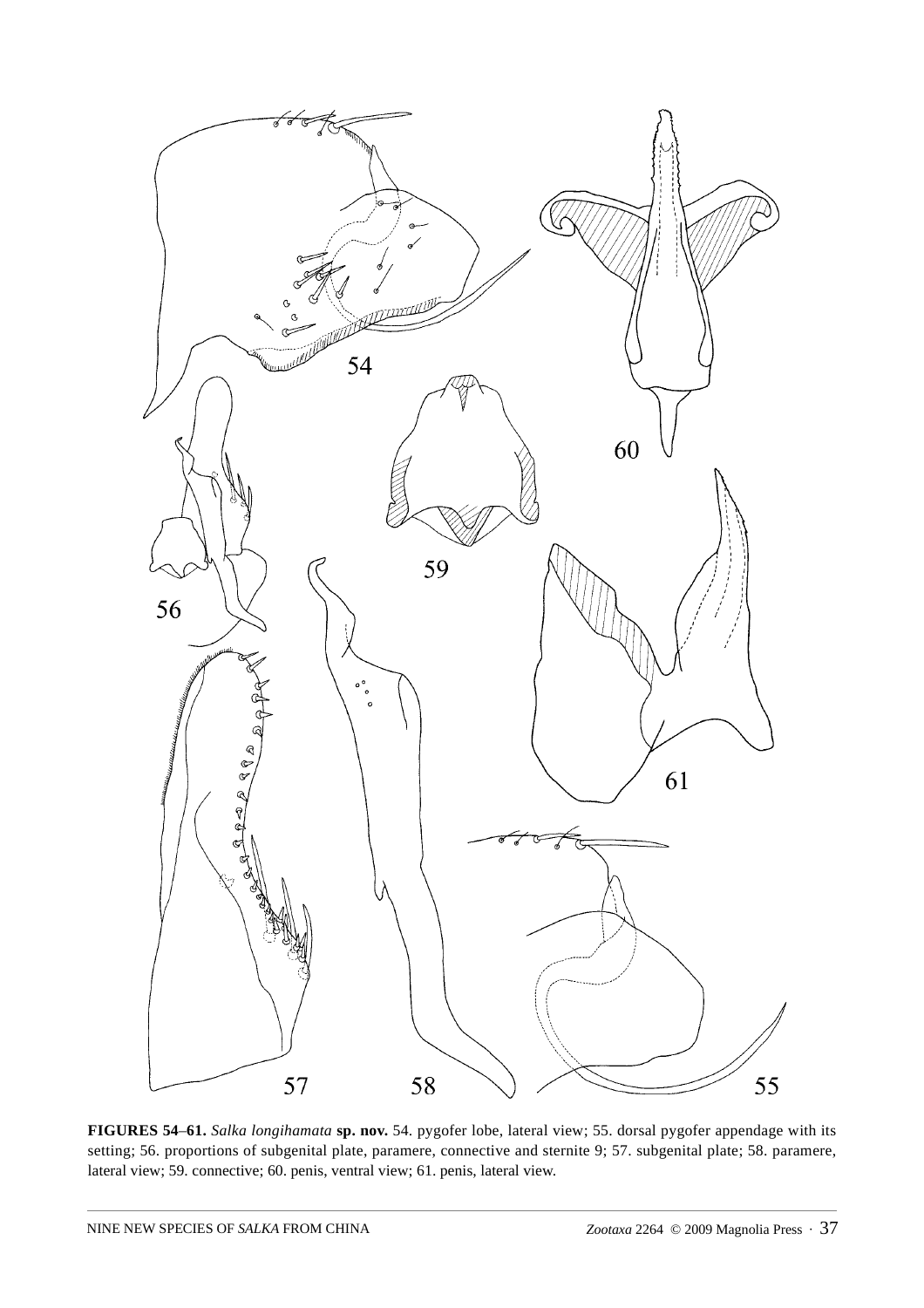

**FIGURES 62**–**70.** *Salka singularis* **sp. nov.** 62. pygofer, lateral view; 63. pygofer lobe, lateral view; 64. proportions of subgenital plate, paramere, connective and sternite 9; 65. subgenital plate; 66. paramere, dorsal view; 67. caudal part of paramere, lateral view; 68. connective; 69. penis, ventral view; 70. penis, lateral view.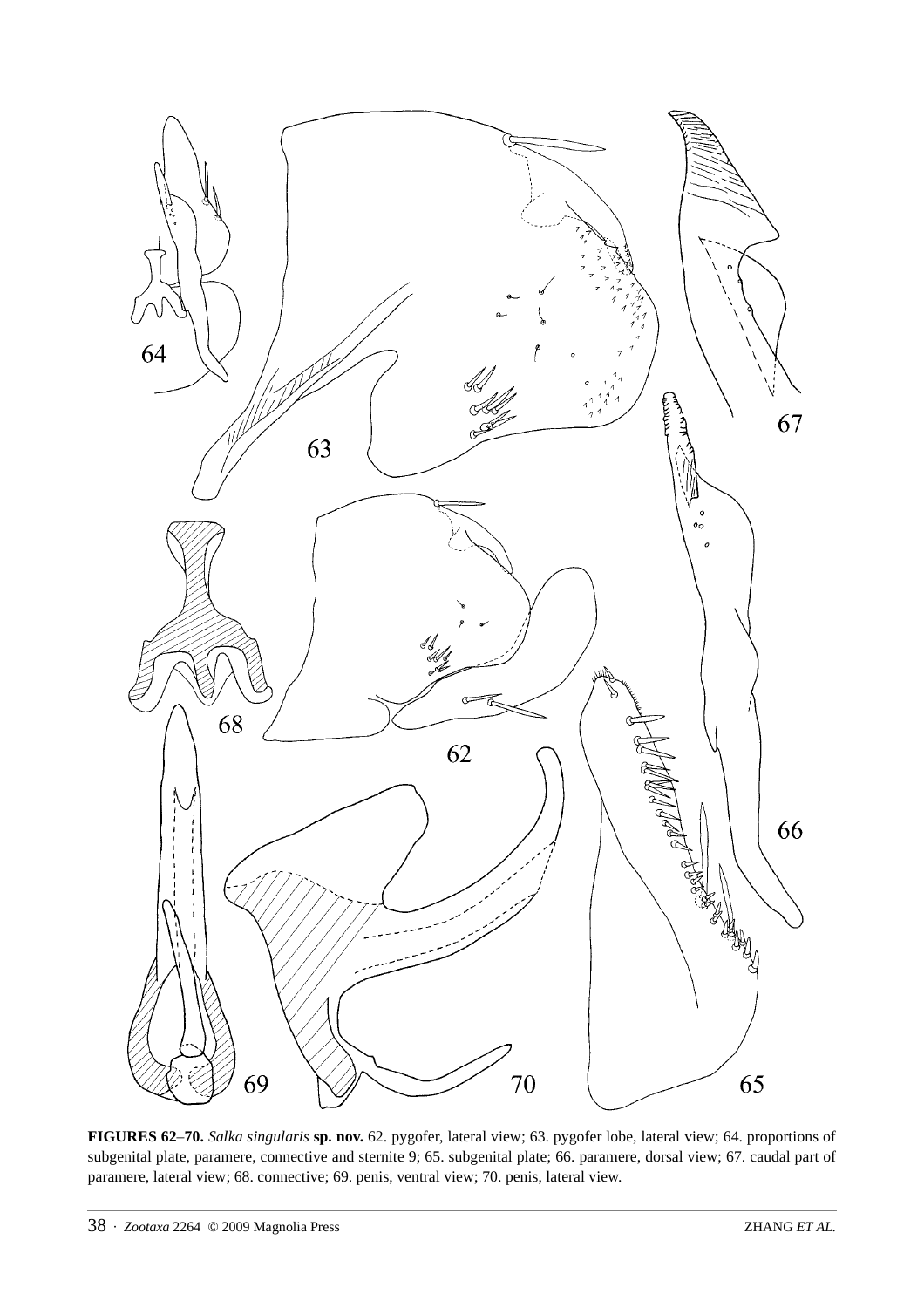

**FIGURES 71–90.** *Salka crassiprocessa* **sp. nov.** 71. head and thorax, dorsal view; 72. face. *S. lamella* **sp. nov.** 73. head and thorax, dorsal view; 74. face; *S. jianfengensis* **sp. nov.** 75. head and thorax, dorsal view; 76. face. 89. abdominal apodemes. *S. diaoluoensis* **sp. nov.** 77. head and thorax, dorsal view; 78. face. *S. nangongensisi* **sp. nov.** 79. head and thorax, dorsal view; 80. face. *S. longiprocessa* **sp. nov.** 81. head and thorax, dorsal view; 82. face. *S. jiangshiensis* **sp. nov.** 83. head and thorax, dorsal view; 84. face. *S. longihamata* **sp. nov.** 85. head and thorax, dorsal view; 86. face. *S. singularis* **sp. nov.** 87. head and thorax, dorsal view; 88. face. 90. abdominal apodemes.